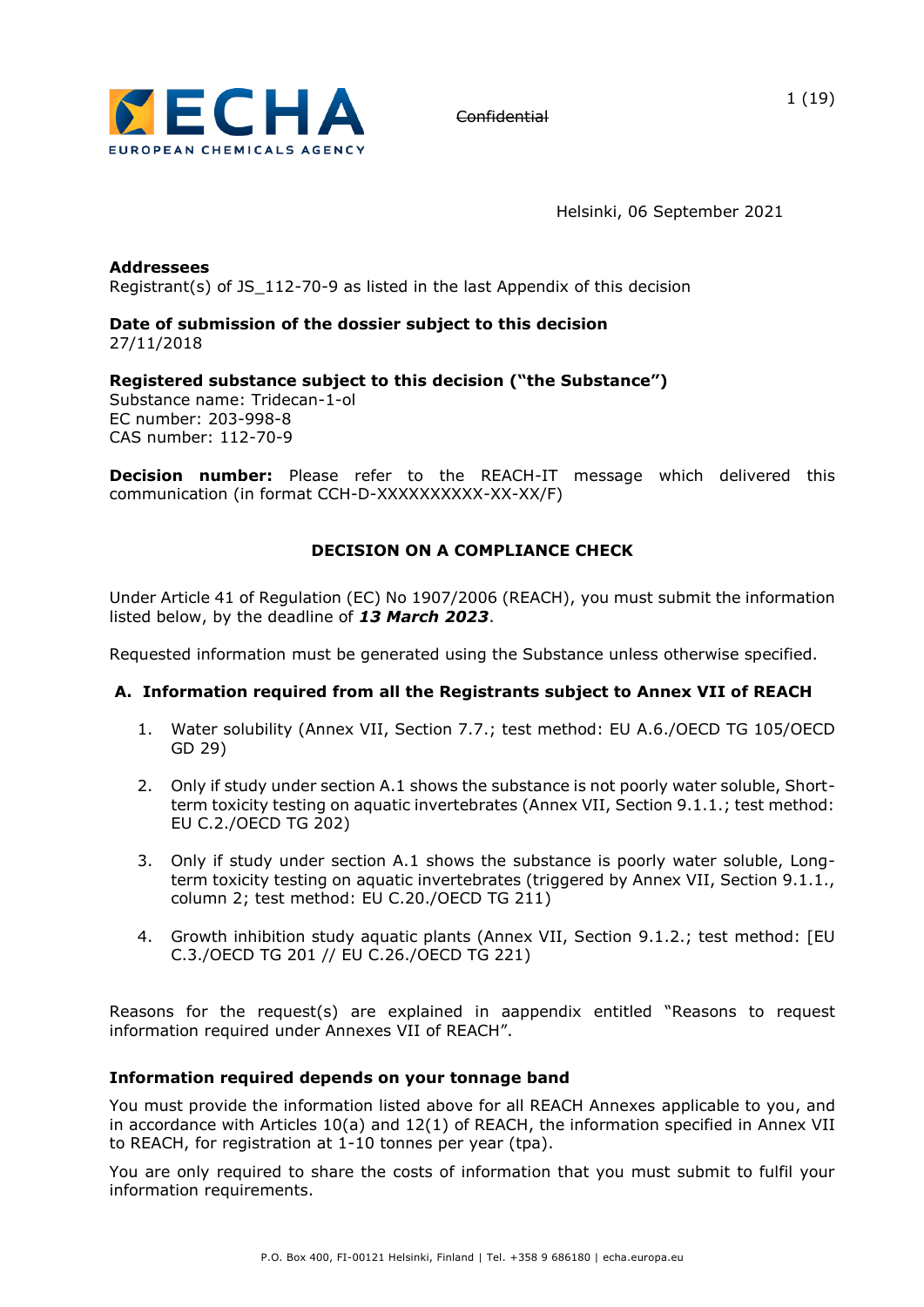

# **How to comply with your information requirements**

To comply with your information requirements you must submit the information requested by this decision in an updated registration dossier by the deadline indicated above. You must also update the chemical safety report, where relevant, including any changes to classification and labelling, based on the newly generated information.

You must follow the general testing and reporting requirements provided under the Appendix entitled "Requirements to fulfil when conducting and reporting new tests for REACH purposes". For references used in this decision, please consult the Appendix entitled "List of references".

### **Appeal**

This decision, when adopted under Article 51 of REACH, may be appealed to the Board of Appeal of ECHA within three months of its notification to you. Please refer to <http://echa.europa.eu/regulations/appeals> for further information.

### **Failure to comply**

If you do not comply with the information required by this decision by the deadline indicated above, ECHA will notify the enforcement authorities of your Member State.

Authorised<sup>1</sup> under the authority of Christel Schilliger-Musset, Director of Hazard Assessment

 $1$  As this is an electronic document, it is not physically signed. This communication has been approved according to ECHA's internal decision-approval process.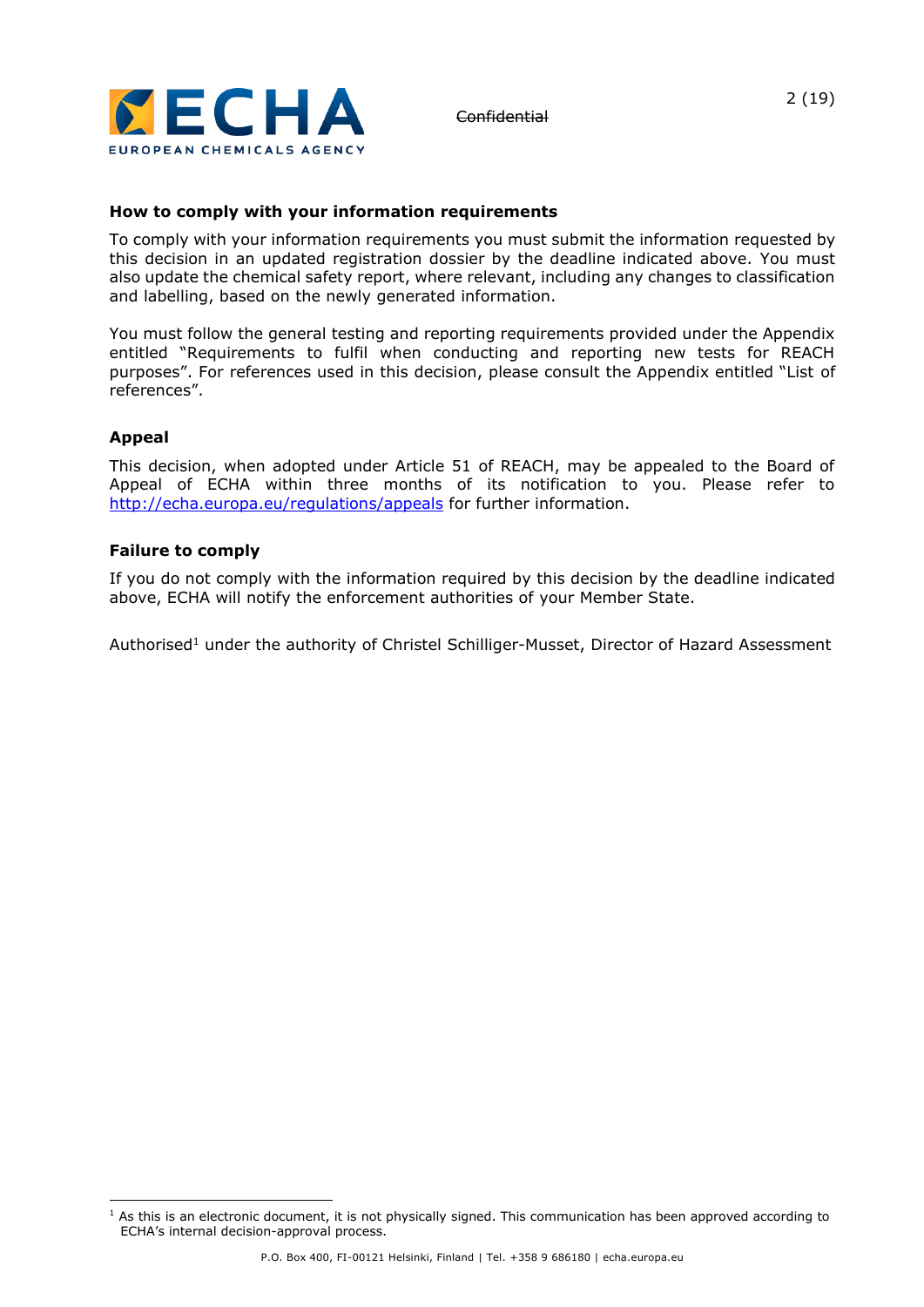

# **Appendix A: Reasons to request information required under Annex VII of REACH**

# **1. Water solubility**

Water solubility is a standard information requirement in Annex VII to REACH.

Your dossier contains data for this endpoint, which according to the information you provided is an experimental value from a database (IFA GESTIS - Substance Database - Information system on hazardous substances of the Berufsgenossenschaften, 2018). You have reported a water solubility of 100 mg/L and you have concluded that the Substance is "slightly soluble in water". The study report does not provide any further study specifications.

We have assessed this information and identified the following issue(s):

To fulfil the information requirement, a study must comply with OECD TG 105 (Article 13(3) of REACH). Therefore, the following specifications must be met:

- Coverage of the key parameter which is the saturation mass concentration of the test substance in water at 20°C,
- For the column elution and flask method, the following is required to be reported (among others):
	- the individual analytical determinations and the average where more than one value was determined,
	- the pH of each sample,
	- the test temperature,
	- the analytical method employed.

You have not provided any data on study specifications.

Therefore, you have not demonstrated compliance with the above key parameter and the reporting of the study is not sufficient to conduct an independent assessment of its reliability.

Based on the above assessment, the information requirement is not fulfilled.

### *Study design*

Considering the properties of the Substance (the information provided does not exclude solubility  $<$  10 mg/L), the column elution described in EU A.6/OECD TG 105 is the most appropriate method to fulfil the information requirement for the Substance.

In your comments to the draft decision you agree to perform the study with the Substance according to the OECD TG 105.

### **2. Short-term toxicity testing on aquatic invertebrates**

Short-term toxicity testing on aquatic invertebrates is an information requirement under Annex VII to REACH (Section 9.1.1.).

Annex VII, section 9.1.1, column 2, requires to perform a long-term toxicity study on aquatic invertebrates instead of an acute test when the substance concerned is poorly water soluble. In that respect, as explained under request A.1, your dossier currently does not include reliable value on the water solubility of the Substance. Therefore, a short-term toxicity testing on aquatic invertebrates must only be conducted if the data generated under request A.1 shows that the Substance is sufficiently soluble in water (i.e. water solubility above 1 mg/L).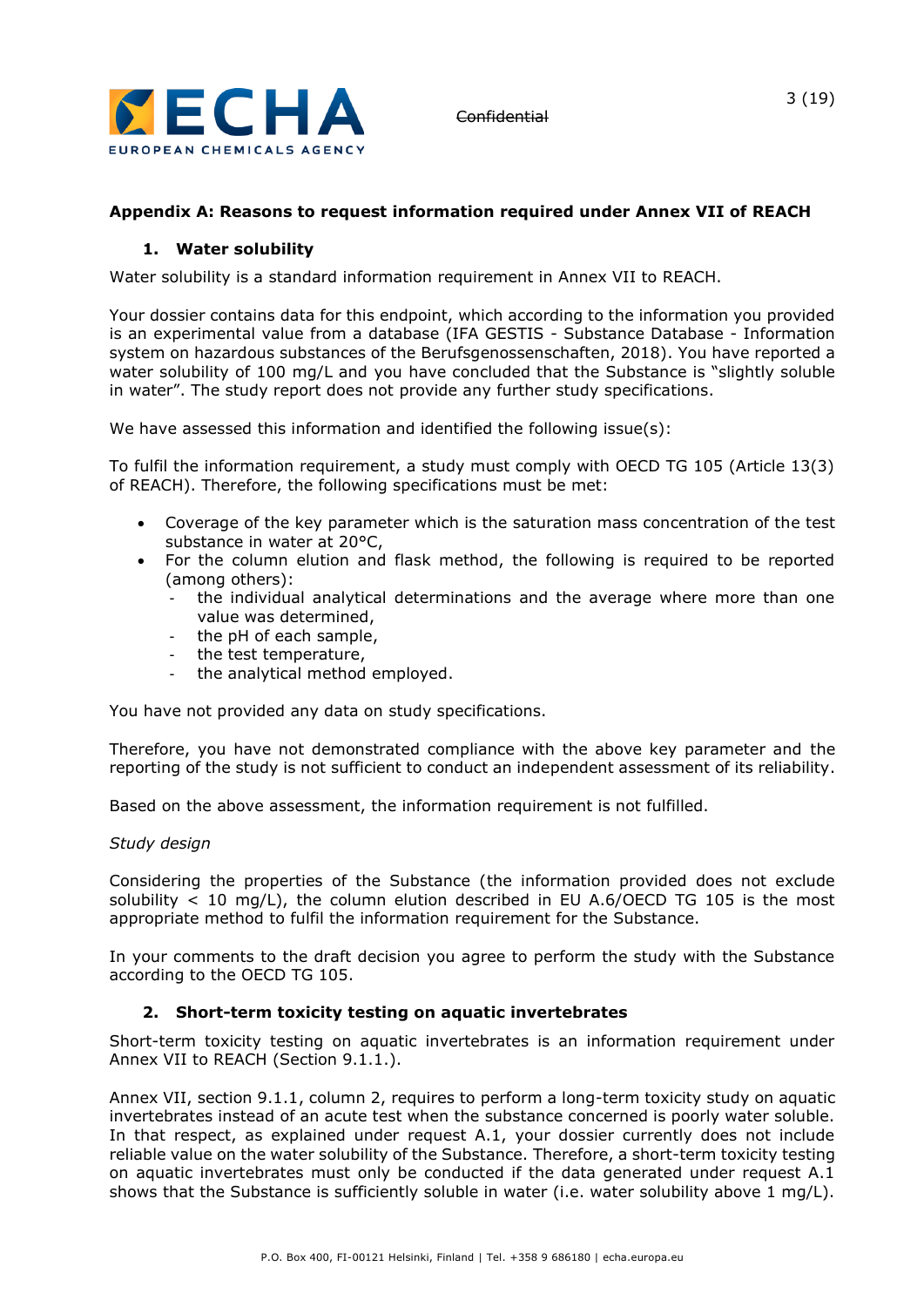

You have provided the following information

- 1) Key OECD TG 202 study performed with the Substance Daphnia sp. Acute Immobilisation Test, Japan chemicals collaborative knowledge database (J-check), 2017;
- 2) Supporting OECD TG 202 study performed with the Substance Daphnia sp. Acute Immobilisation Test, from peer reviewed publication: Toxicity of test material on aquatic invertebrate, Peter R. Fisk et al, Ecotoxicology and Environmental Safety, 2009;
- 3) Supporting non-guideline short-term toxicity study performed with the Substance on Mysidopsis bahia from peer reviewed publication: Patoczka, J. et al, Water Research, 1990;
- 4) Supporting non-guideline short-term toxicity study performed with the Substance on aquatic invertebrates from OECD SIDS Initial Assessment Report for SIAM 22, 2006.

We have assessed this information and identified the following issues:

*A. Studies 1) and 2)* 

To fulfil the information requirement, a study must comply with OECD TG 202 (Article 13(3) of REACH). Therefore, the following specifications must be met (among others):

*Validity criteria*

- the percentage of immobilised daphnids is ≤ 10% at the end of the test in the controls (including the solvent control, if applicable);
- the dissolved oxygen concentration is  $\geq 3$  mg/L in all test vessels at the end of the test;

*Technical specifications impacting the sensitivity/reliability of the test*

the test medium fulfils the following condition(s): particulate matter  $\leq 20$  mg/L, total organic carbon (TOC)  $\leq$  2 mg/L, hardness between 140 and 250 mg/L (as CaCO<sub>3</sub>), pH between 6 and 9;

### *Characterisation of exposure*

• a reliable analytical method for the quantification of the test material in the test solutions with reported specificity, recovery efficiency, precision, limits of determination (i.e. detection and quantification) and working range must be available;

### *Reporting of the methodology and results*

- the dissolved oxygen and pH measured at least at the beginning and end of the test is reported;
- adequate information on the analytical method (including performance parameters of the method) and on the results of the analytical determination of exposure concentrations are provided.

### On studies 1) and 2) the following elements are missing:

- the percentage of immobilised daphnids at the end of the test in the controls;
- the dissolved oxygen concentration in all test vessels at the end of the test;
- the quality of the medium (particulate matter, TOC, hardness, pH);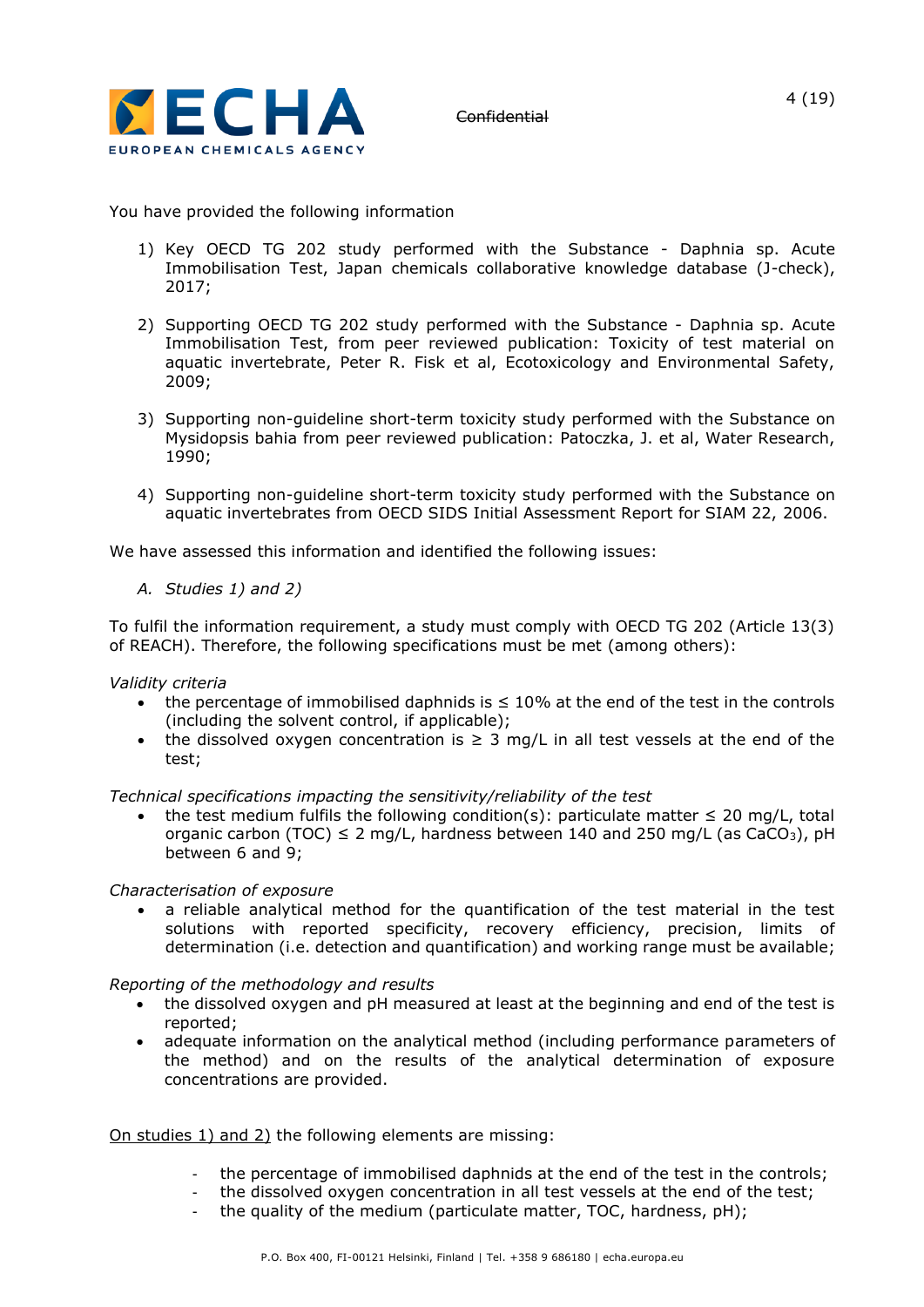

no analytical monitoring of exposure was conducted;

Furthermore, under principles of method for studies 1) and 2) you have indicated the basis of effect as "growth of Daphnia magna" which is not the effect investigated under OECD TG 202. In addition, the exposure duration reported for study 1), namely 96 hours is inconsistent with the value indicated under 'Total exposure duration' section of your dossier (48 hours).

Based on the above, there are critical deficiencies and the reporting of studies 1) and 2) is not sufficient to conduct an independent assessment of their reliability and to verify the validity criteria of the test guideline. Therefore, the requirements of OECD TG 202 are not met for studies 1) and 2).

*B. Study 3)*

To fulfil the information requirement, a study according to US EPA 40 CFR 797.1930 is an acceptable method (Article 13(3) of REACH; ECHA Guidance R.7, Appendix R.7.8.2). For such a study, the following specifications must be met:

### *Validity criteria*

• test is unacceptable if more than 10 % of the control organisms die or exhibit abnormal behaviour during the 96 hour test period;

*Technical specifications impacting the sensitivity/reliability of the test*

- The test must be conducted on the mysid life stage (juveniles or young adults) which is most sensitive to the test substance being evaluated;
- the dissolved oxygen concentration, temperature, salinity, and pH must be measured at the beginning and end of the test.

### *Characterisation of exposure*

• the test duration is 96 hours.

Based on the reported data (for example: test organism, type of medium) ECHA understands that the study is a short-term toxicity test on *Mysidopsis bahia* performed in a saltwater in accordance with EPA OPP 72-3 guideline (equivalent to US-EPA: 40 CFR 797.1930). The study summary for study 3) is missing the following elements:

- the percentage of dead mysids/mysids that exhibited abnormal behavior in the control at the end of the test;
- information on the mysid life stage used for the test;
- dissolved oxygen concentration, salinity and hardness;
- the test duration reported in your dossier is 48 hours.

Based on the above, study 3) does not meet the information requirement as the validity criteria of the test guideline cannot be verified. In addition, there are critical methodological deficiencies such as absence of adequate information on the test design and test procedure resulting in the rejection of the study results. In addition, you have used a saltwater guideline, whereas the recommended guideline is for freshwater.

Finally, you have not provided any information about the test guideline followed, which is itself a critical deficiency as it does not allow an independent assessment of the study.

On this basis, study 3) does not fulfil the information requirement.

*C. Study 4)*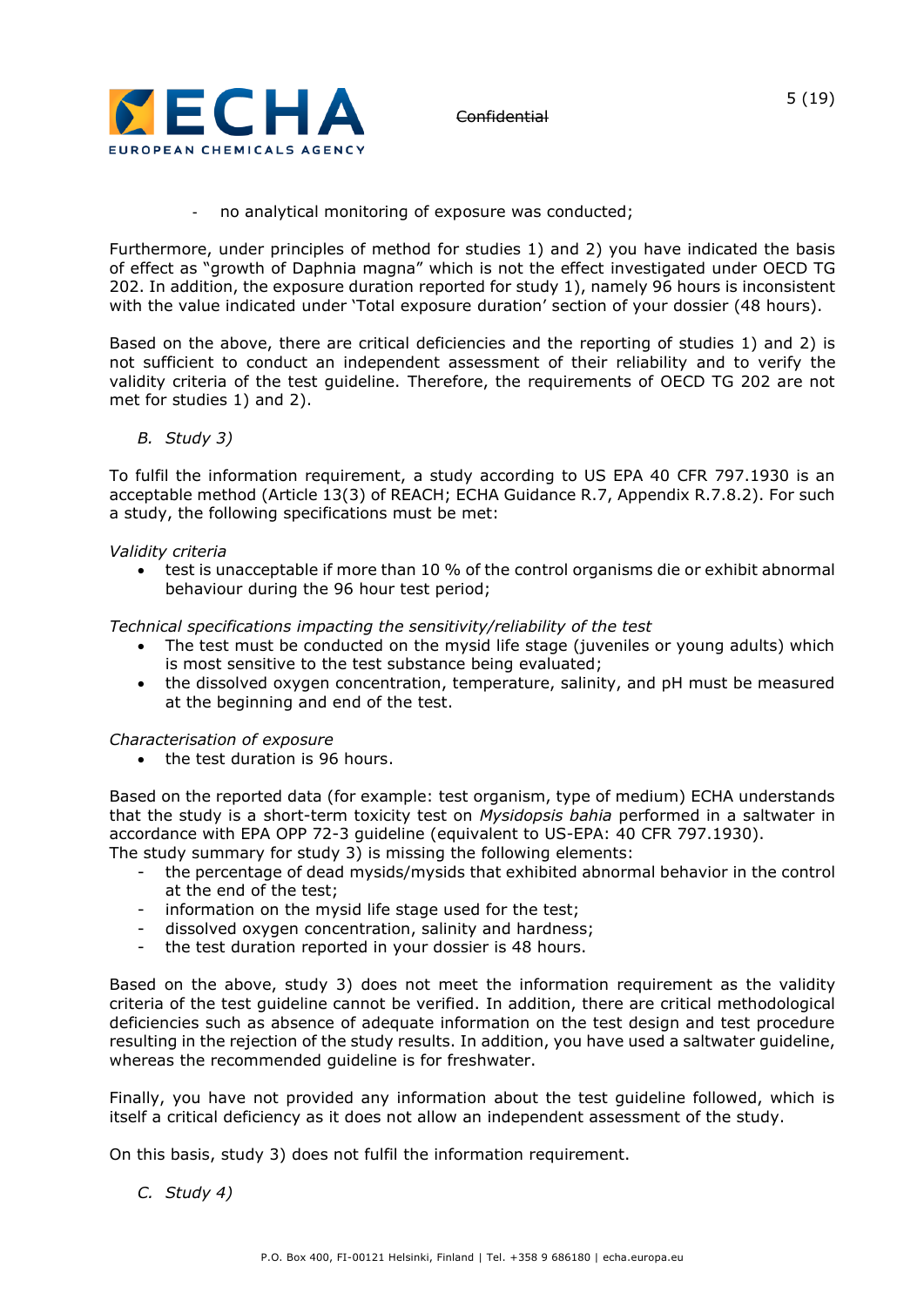

To the study 4) you have assigned the reliability 4 (not assignable). Based on the reported data ECHA agrees that the results from this study are not reliable. Thus, study 4) does not provide the information required by Annex VII, Section 9.1.1.

In your comments to the draft decision you provided the following adaptation under Annex VII, Section 9.1.1, Column 2):

*"By considering the outcomes of long-term studies, and information on reproductive output would be adequate to classify the chemical into chronic category 3."*

We have assessed this information and identified the following issue:

This information requirement may be adapted under Annex VII, Section 9.1.1, Column 2, if

- a long-term aquatic toxicity study on invertebrates is available, or
- adequate information for environmental classification and labelling is available.

You have provided the outcomes of three long-term studies (mentioned under Section 3 below) but no details of "information on reproductive output".

As explained in section 3 below, the information provided on long-term toxicity in aquatic invertebrates is rejected and thus you have not demonstrated that it is adequate for classification and labelling.

Therefore, the information requirement is not fulfilled.

As explained above, your dossier currently does not include reliable value on the water solubility of the Substance. Therefore, a short-term toxicity testing on aquatic invertebrates must only be conducted if the data generated under request A.1 shows that the Substance is sufficiently soluble in water (i.e. water solubility above 1 mg/L).

# **3. Long-term toxicity testing on aquatic invertebrates**

Short-term toxicity testing on aquatic invertebrates is a standard information requirement in Annex VII of REACH. However, pursuant to Annex VII, section 9.1.1, column 2, for poorly water soluble substances (e.g. water solubility below 1 mg/L or below the detection limit of the analytical method of the test substance) long-term toxicity study on aquatic invertebrates (Annex IX, Section 9.1.5) must be considered instead of a short-term test.

As explained under request A.1, your dossier currently does not include reliable data on the water solubility of the substance. More specifically, the studies discussed under request A.1 are not compliant and do not allow the determination of a precise value for water solubility.

Poorly water soluble substances require longer time to reach steady-state conditions. Hence, the short-term tests may not give a true measure of toxicity for this type of substances. Therefore, if the information requested on water solubility (request A.1) confirms that the Substance is poorly water soluble  $(<1$  mg/L), then a long-term toxicity test on aquatic invertebrates will have to be conducted.

You have provided the following information:

i. Key OECD TG 211 study performed with the Substance from database: Long-term toxicity to aquatic invertebrates, National Institute of Technology and Evaluation, Japan chemicals collaborative knowledge database (J-check), 2018.

We have assessed this information and identified the following issues: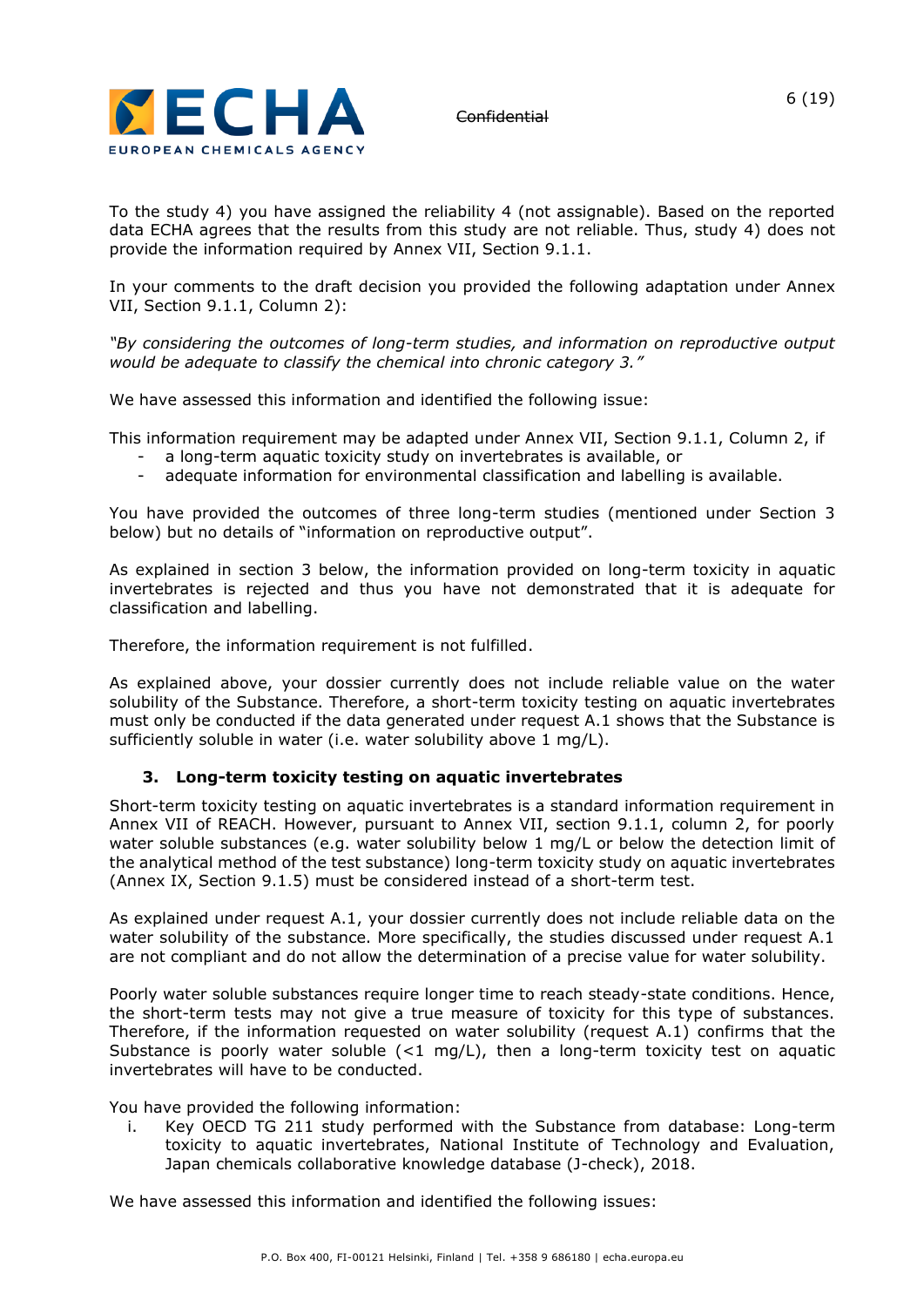

To fulfil the information requirement, a study must comply with OECD TG 211 (Article 13(3) of REACH). Therefore, the following specifications must be met (among others):

## *Validity criteria*

- the percentage of mortality of the parent animals (female *Daphnia*) is ≤ 20% at the end of the test;
- the mean number of living offspring produced per parent animal surviving is ≥ 60 at the end of the test;

## *Technical specifications impacting the sensitivity/reliability of the test*

- the test temperature is within 18°C and 22°C and not varying by over  $\pm 1$ °C;
- oxygen concentration, temperature, hardness and pH values are measured at least once a week, in fresh and old media, in the control(s) and in the highest test substance concentration;

## *Characterisation of exposure*

• a reliable analytical method for the quantification of the test material in the test solutions with reported specificity, recovery efficiency, precision, limits of determination (i.e. detection and quantification) and working range must be available;

## *Reporting of the methodology and results*

- water quality monitoring within the test vessels (*i.e.* pH, temperature and dissolved oxygen concentration, and TOC and/or COD and hardness where applicable) is reported;
- the full record of the daily production of living offspring during the test by each parent animal is provided;
- the number of deaths among the parent animals (if any) and the day on which they occurred is reported;

Your registration dossier is missing the following information:

### *Validity criteria*

any information about the survival of the parent animals (female Daphnia) and the number of living offspring produced per parent animal surviving at the end of the test.

### *Technical specifications impacting the sensitivity/reliability of the test*

- information on the feeding rate;
- the test temperature is  $24 \pm 1^{\circ}$  C, i.e. higher than the range required by OECD TG 211 (18-22°C and not varying by over  $\pm 1$ °C);

### *Characterisation of exposure*

you have specified gas chromatography with mass spectrometry (GC/MS) as analytical method, however you have not provided the performance parameters of the analytical method such as recovery efficiency, precision, limits of determination (i.e. detection and quantification) and working range;

### *Reporting of the methodology and results*

- the number of deaths among the parent animals (if any) and the day on which they occurred is not reported;
- the full record of the daily production of living offspring during the test by each parent animal is not provided;
- water quality monitoring within the test vessels (pH, dissolved oxygen concentration,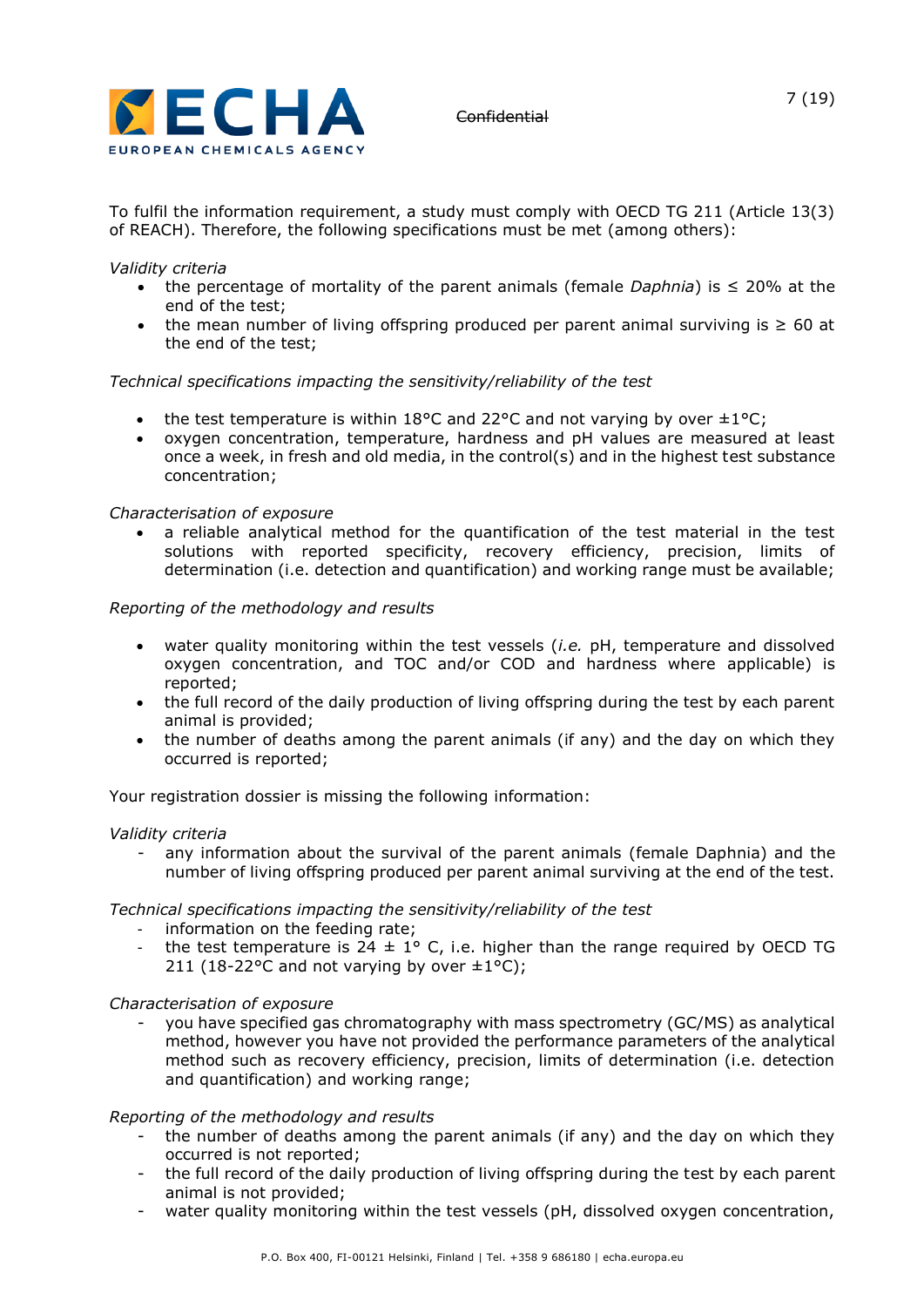

hardness) is not reported;

In your comments to the draft decision you refer to the key study and indicate: "(…) *we have reviewed the details and the study was carried out as per the OECD Guideline 211 (Daphnia magna Reproduction Test) method. Although details are not reported in depth in the study, since it is a published information, it was expected to follow the principles of the reported test method thereby fulfilling the validity criteria of the same.*"

You have not provided specific information addressing the issues identified above.

Based on the above, the key parameters of OECD TG 211 are not reported, the validity criteria of OECD TG 211 cannot be verified, and the reporting of the study is not sufficient to conduct an independent assessment of its reliability. The information provided in your comments do not change this assessment.

In your comments you provided an adaptation which ECHA understands is based on Annex XI, Section 1.2 (weight of evidence).

To justify your adaptation you indicate*: "(…) the information requirement for the long term toxicity to aquatic invertebrates is fulfilled from the (…) data of read across analogues which shall be updated within the dossier submitted on REACH-IT system shortly."*

ECHA understands that you propose to fulfil the information requirement by applying a weight of evidence approach according to Annex XI, Section 1.2. of REACH. In support of your adaptation, you refer to the following sources of information:

A. the existing key study performed with the Substance according to OECD TG 211: Longterm toxicity to aquatic invertebrates, National Institute of Technology and Evaluation, Japan chemicals collaborative knowledge database (J-check), 2018,

and you provide in your comments to the draft decision the following data:

- B. Outlines of the three studies performed with analogue substances:
	- 1. OECD 211 study with Dodecanol, EC 203-982-0;
		- 2. OECD 202 study Daphnia sp. Acute immobilization test, Part 2 method, with Dodecanol, EC 203-982-0;
		- 3. OECD 211 study with Octanol, EC 203-917-6;

Based on the above sources of information you argue that the available data gives sufficient information to conclude on long-term toxicity to aquatic invertebrates.

Annex XI, Section 1.2 states that there may be sufficient weight of evidence from several independent sources of information leading to assumption/conclusion that a substance has or has not a particular hazardous property, while information from a single source alone is insufficient to support this notion.

According to ECHA Guidance R.4.4, a weight of evidence adaptation involves an assessment of the relative values/weights of different sources of information submitted. The weight given is based on the reliability of the data, consistency of results/data, nature and severity of effects, and relevance of the information for the given regulatory information requirement. Subsequently, relevance, reliability, consistency and results of these sources of information must be balanced in order to decide whether they together provide sufficient weight to conclude that the Substance has or has not the dangerous property investigated by the required study.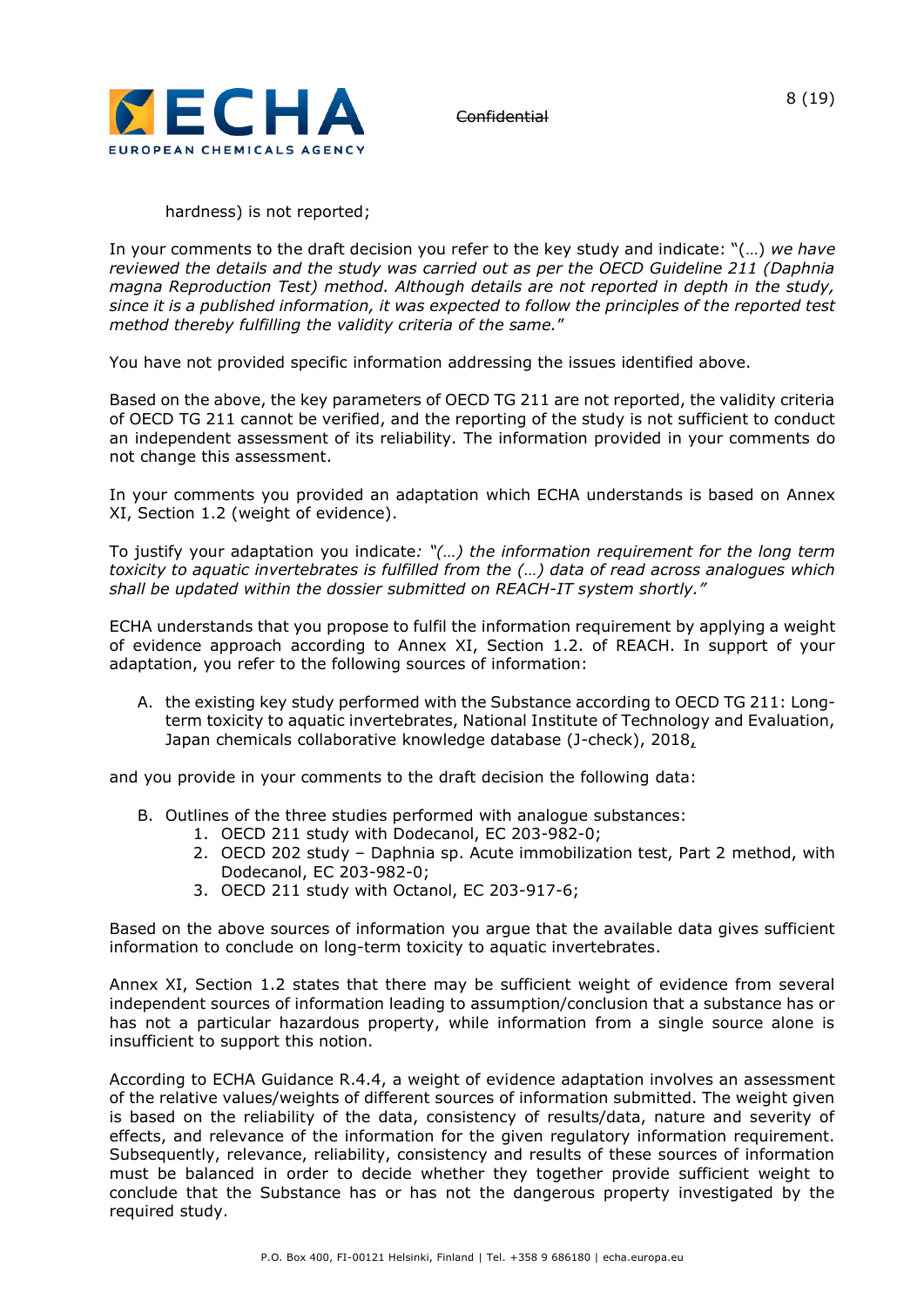

Annex XI, section 1.2 requires that adequate and reliable documentation is provided to describe your weight of evidence adaptation.

ECHA has assessed the validity of your adaptation and identified the following shortcomings with regards to prediction of (eco)toxicological properties:

To fulfil the information requirement, normally a study according to OECD TG 211 must be provided. The key investigations of this test are the concentrations of the test material leading to no observed effect (NOECs) estimated on the following parameters:

- i) the reproductive output of *Daphnia* sp. expressed as the total number of living offspring produced at the end of the test,
- ii) the survival of the parent animals during the test, and
- iii) the time to production of the first brood.

### *i) Reproductive output*

Only source A. provides a NOEC (21-day). For studies within the source B you indicate:*"the number of juvenile organisms is determined"* (study 2) and *"Effect parameter measured: (…) reproduction rate and appearance of offspring, daily."* (study 3). For study 1 you indicate: *"For each endpoint, the NOEC, LOEC, and, if possible, the EC50, EC20 and EC10 were determined"* and *"reproduction data of the test daphnids during the exposure period is reported in technical dossier".* We understand that such data are reported in the respective technical dossiers for those source substances, however this information is currently not available in your registration dossier. Therefore, source A contributes to the key investigation but it is unclear, you have not demonstrated, that source B does.

The reliability of both sources of information is also significantly affected by the following deficiencies:

# **A. Reliability of the existing key study**

As explained above, the reporting of the key study is not sufficient to conduct an independent assessment of its reliability. Therefore the study cannot be regarded as reliable.

### **B. Reliability of the read-across approach**

You have provided the outlines of the three studies performed with analogue substances:

- 1. OECD 211 with Dodecanol, EC 203-982-0;
- 2. OECD 202 Daphnia sp. Acute immobilization test, Part 2 with Dodecanol, EC 203-982-0;
- 3. OECD 211 with Octanol, EC 203-917-6;

We have assessed this information and identified the following issues:

According to Annex XI, Section 1.5., two conditions must be necessarily fulfilled to apply grouping and read-across. Firstly, there needs to be structural similarity between substances which results in a likelihood that the substances have similar physicochemical, toxicological and ecotoxicological properties so that the substances may be considered as a group or category. Secondly, it is required that the relevant properties of a substance within the group may be predicted from data for reference substance(s) within the group (read-across approach).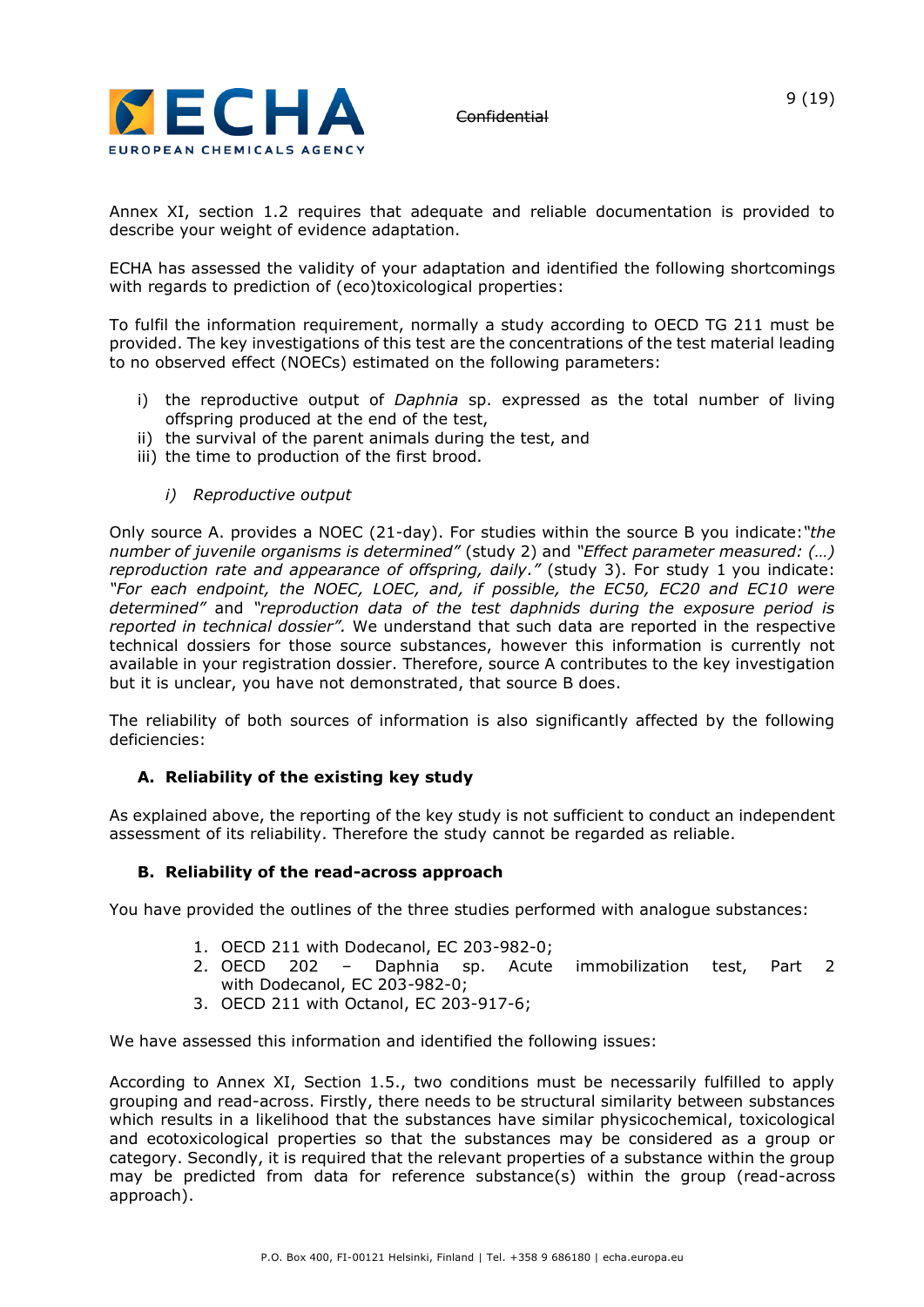

Additional information on what is necessary when justifying a read-across approach can be found in the ECHA Guidance and read across related documents  $2, 3$ .

## *Read-across hypothesis contradicted by existing data*

Annex XI, Section 1.5. provides that "substances whose physicochemical, toxicological and eco-toxicological properties are likely to be similar or follow a regular pattern as result of structural similarity may be considered as a group or 'category' of substances. The ECHA Guidance<sup>4</sup> indicates that "*it is important to provide supporting information to strengthen the rationale for the read-across*". The set of supporting information should allow to verify the crucial aspects of the read-across hypothesis and establish that the properties of the Substance can be predicted from the data on the source substances. The observation of differences in the toxicological properties among some members of a category is a warning sign. An explanation for such a difference resulting in a contradiction between the similarities in properties claimed in the read-across hypothesis and the observation of different properties needs to be provided and supported by scientific evidence.

As indicated above, your read-across hypothesis is based on the assumption that the structurally similar target and source substances cause the same type of effect(s).

Based on the read-across justification attached to your comments ECHA understands that you estimate the toxicity for the Substance using measured toxicity values of two source substances. As such you assume that the toxicity of tridecanol (C13) will be equivalent to the toxicity of two category members – octanol (C8) and dodecanol (C12).

You conclude: *"(…) based on shared structures, structural and functional similarities as well as similarities in predicted chemical (or biochemical) reactivity (mechanistic profilers), common alerts in general mechanistic which includes OECD HPV chemical categories, US-EPA new chemical categories, protein, and DNA binding alerts as well as in endpoint specific mechanisms like acute aquatic toxicity classification by Verhaar (Modified), acute aquatic toxicity MOA by OASIS and acute aquatic toxicity by ECOSAR, respectively, by using OECD QSAR toolbox v.3.4., the analogue members results are in line. They are not expected to exert different ecotoxicity."*

However, the attached read-across justification and OECD HPV category (Long-chain primary aliphatic alcohols C6-C22) indicate a trend of increasing lipophilicity and aquatic toxicity associated with an increase of the alkyl chain length. This trend continues beyond dodecanol (C12) and contradicts your read-across hypothesis of similar aquatic toxicity of the target and the source substances. However, you have not provided an explanation for this difference of toxicity, in particular its impact on your read-across hypothesis; you have for example not demonstrated that dodecanol (C12) is the worse case consideration or that your Substance (C13) is a turning point in the trend and that it would not be more toxic for aquatic organisms than dodecanol (C12).

Therefore you have not demonstrated and justified that the properties of the category members are likely to be similar despite the observation of these differences.

### *Adequacy and reliability of source studies*

<sup>&</sup>lt;sup>2</sup> Guidance on information requirements and chemical safety assessment Chapter R.6: QSARs and grouping of Chemicals, May 2008, ECHA.

<sup>3</sup> Read-across Assessment Framework (RAAF) March 2017, ECHA.

<sup>4</sup> Guidance on information requirements and chemical safety assessment (version 6.0, July 2017), Chapter R.6, Section R.6.2.2.1.f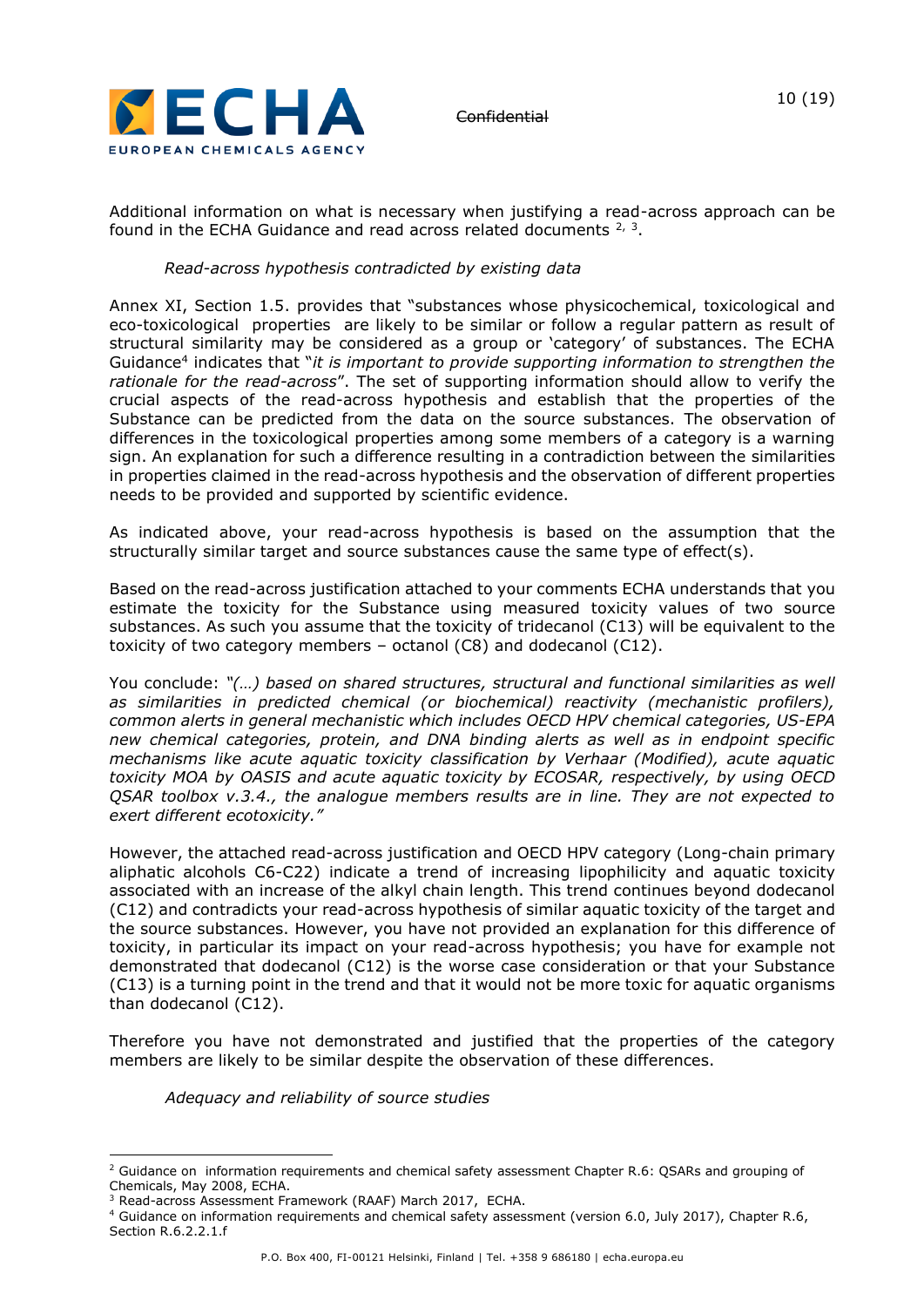

Annex XI, Section 1.5 requires that whenever read-across is used, there must be adequate and reliable coverage of the key parameters of the corresponding test methods, in this case OECD TG 211. On that basis, the following validity criteria apply:

- iv) the percentage of mortality of the parent animals (female *Daphnia*) is ≤ 20% at the end of the test;
- v) the mean number of living offspring produced per parent animal surviving at the end of the test is  $> 60$ .

In your comments to the draft decision you indicate that the validity criteria for studies performed according to OECD 211 are met for study 1 and 3. However, none of the study outlines provided in your comments lists the above validity criteria.

Therefore you have not demonstrated that the information provided has adequate and reliable coverage of the key parameters.

# *Characterisation of the source substances*

Annex XI, Section 1.5 of the REACH Regulation provides that "substances whose physicochemical, toxicological and ecotoxicological properties are likely to be similar or follow a regular pattern as a result of structural similarity may be considered as group."

According to the ECHA Guidance, *"the purity and impurity profiles of the substance and the structural analogue need to be assessed",* and *"the extent to which differences in the purity and impurities are likely to influence the overall toxicity needs to be addressed, and where technically possible, excluded"*. The purity profile and composition can influence the overall toxicity/properties of the potential source substances, including test materials*.* <sup>5</sup> Therefore, qualitative and quantitative information on the compositions of the test materials should be provided to allow assessment whether the attempted predictions are compromised by the composition and/or impurities.

The provided information should allow to verify the crucial aspects of the read-across hypothesis and establish that the properties of the Substance can be predicted from the data on source substances.

In the read-across justification document attached to your comments you only refer to: *"the same group of chemicals that are mostly used as antifoam agent and to make detergents".*  You also indicate that *"The source and target substance identities are unambiguous and identified by name and CAS and/or EC numbers."* You specify the type of the source substances as *"predominantly mono-constituent"* without further characterisation of purity profile and the presence of impurities (their typical concentrations and concentration ranges).

Therefore, it is not possible to assess whether the attempted prediction is compromised by the composition of the source substance.

### *Conclusion*

Therefore these study cannot be regarded as reliable.

*ii) Survival of the parent animals during the test*

Source A does not contain any relevant information to cover this key investigation.

<sup>5</sup> Guidance on information requirements and chemical safety assessment Chapter R.6: QSARs and grouping of Chemicals, Section R.6.2.4.1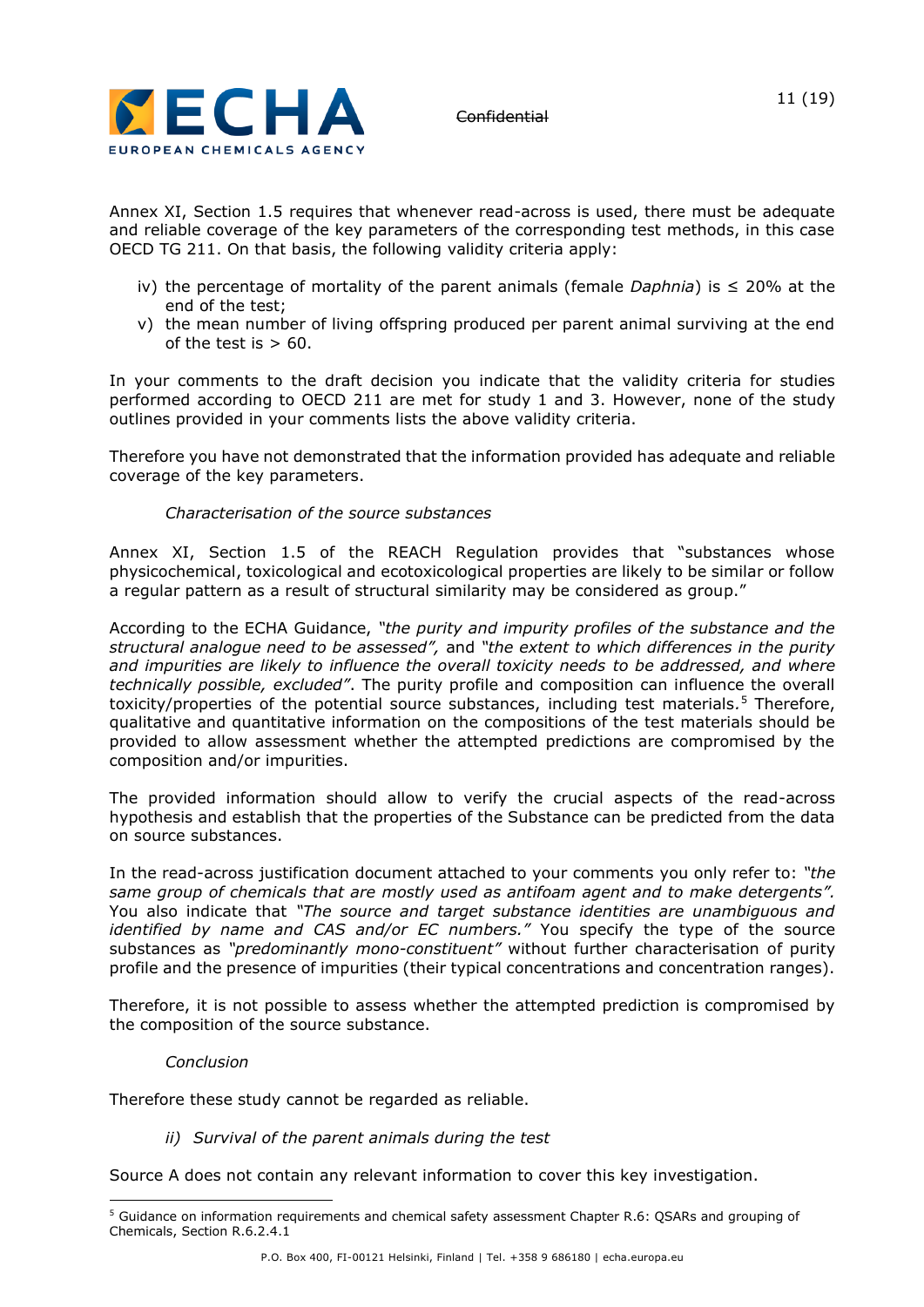

For study 1 within the source B you indicate that *"the result of survival (…) of the test daphnids during the exposure period is reported in technical dossier"*. However, this information is currently not available in your registration dossier. The outlines of study 2 and 3 do not contain the information about this key investigation.

### *iii) Time to production of the first brood*

You have not provided any relevant information to cover this key investigation.

## **C. Conclusion on the weight of evidence approach**

Taken together, source of information A provides the information on i): the reproductive output of *Daphnia* sp., while source of information B provides partial information on ii) the survival of the parent animals during the test. None of the sources provide the information on iii): the time to production of the first brood.

Furthermore, the reliability of both sources is affected so significantly that they cannot be taken into consideration in a weight of evidence approach.

Therefore, it is not possible to conclude, based on any source of information alone or considered together, whether your Substance has or has not the particular hazardous property foreseen to be investigated by OECD TG 211 study. Therefore, your adaptation is rejected.

Please note that this decision does not take into account updates of the registration dossiers after the date on which you were notified of the draft decision according to Article 50(1) of REACH (see section 5.4. of ECHA's Practical Guide "How to act in Dossier Evaluation").

Therefore, the information provided does not comply with OECD TG 211 and the information requirement is not fulfilled.

### *Study design*

Depending on the results of request A.1., the Substance may be difficult to test if it is poorly water soluble (below  $< 1$  mg/L). OECD TG 211 specifies that, for difficult to test substances, you must consider the approach described in OECD GD 23 or other approaches, if more appropriate for your substance. In all cases, the approach selected must be justified and documented. In particular, it may be difficult to achieve and maintain the desired exposure concentrations. Therefore, you must monitor the test concentration(s) of the Substance throughout the exposure duration and report the results. If it is not possible to demonstrate the stability of exposure concentrations (i.e. measured concentration(s) not within 80-120% of the nominal concentration(s)), you must express the effect concentration based on measured values as described in OECD TG 211. In case a dose-response relationship cannot be established (no observed effects), you must demonstrate that the approach used to prepare test solutions was adequate to maximise the concentration of the Substance in the test solutions.

# **4. Growth inhibition study aquatic plants**

Growth inhibition study aquatic plants is an information requirement under Annex VII to REACH (Section 9.1.2.).

You have provided the following information:

1) Key non-guideline study from database: Toxicity to aquatic algae and cyanobacteria,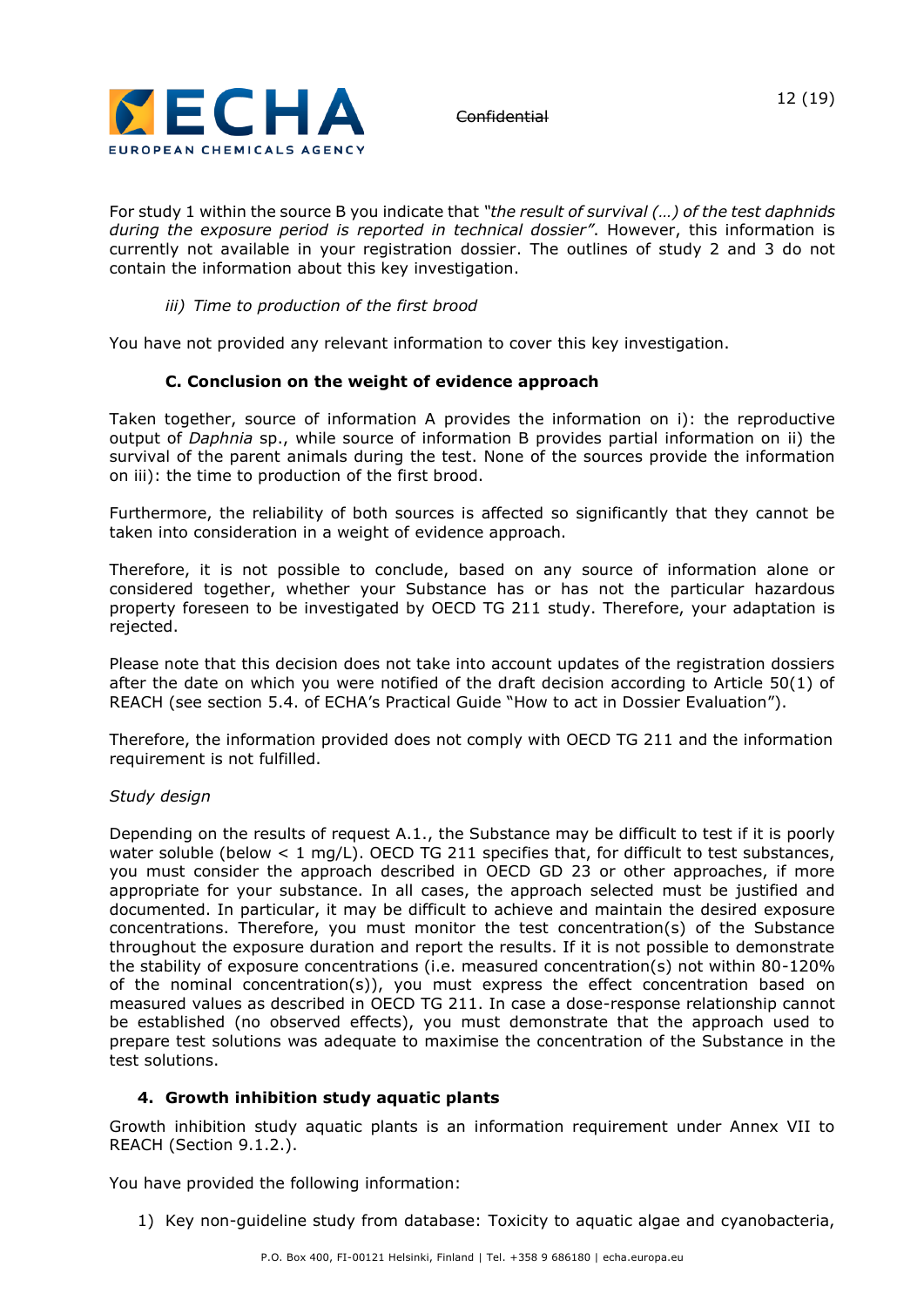

National Institute of Technology and Evaluation, Japan chemicals collaborative knowledge database (J-check), 2017;

- 2) Supporting non-guideline study from secondary source: Toxicity to aquatic algae and cyanobacteria, OECD SIDS Initial Assessment Report for SIAM 22, 2006;
- 3) Supporting OECD TG 201 study from database: Toxicity to aquatic algae and cyanobacteria, National Institute of Technology and Evaluation, Japan chemicals collaborative knowledge database (J-check), 2017.

We have assessed this information and identified the following issues:

*A. Studies 1) and 3)*

To fulfil the information requirement, a study must comply with OECD TG 201 (Article 13(3) of REACH). Therefore, the following specifications must be met (among others):

- Analytical monitoring to verify initial concentrations and maintenance of these concentrations throughout the test as required in guideline,
- If the test concentrations are not maintained within the required 20% of the measured initial concentrations throughout testing, the effect concentrations based on the measured values must be reported (see ECHA Guidance R7b (section R.7.8.4.1)
- The test organisms in the control must be exponentially growing over the duration of the test;
- The biomass in the control cultures must increase by at least 16-fold within the exposure period;
- The mean coefficient of variation for section-by-section specific growth rates (days 0- 1, 1-2 and 2-3, for 72-hour tests) in the control cultures must be < 35%;
- The coefficient of variation of average specific growth rates during the whole test period in replicate control cultures must be < 7% in tests with *Pseudokirchneriella subcapitata* and *Desmodesmus subspicatus*. For other less frequently tested species, the value must be  $< 10\%$ ;

On studies 1) and 3) you have not indicated if the analytical monitoring was performed. For both studies 1) and 3) you have based the effect values on nominal concentrations without demonstrating that the test substance concentration during the tests was maintained within 20% of the measured initial concentrations.

Furthermore, for study 1) you have not specified any validity criteria or the guideline followed. For both studies 1) and 3), information is missing on the exponential growth of the control over the duration of the test, biomass and the mean coefficient of variation for section-bysection specific growth rates in the control cultures, and the coefficient of variation of average specific growth rates.

Therefore, it is not possible for ECHA to verify whether all the validity criteria were fulfilled for studies 1) and 3). Therefore, the aforementioned conditions of the OECD 201 guideline are not met, and studies 1) and 3) do not fulfil the information requirement.

*B. Study 2)*

To study 2) you have assigned reliability 4 (not assignable). Based on the reported information ECHA agrees that the results from this study are not reliable. Thus, study 2) does not provide the information required by Annex VII, Section 9.1.2.

Therefore, the information requirement is not fulfilled.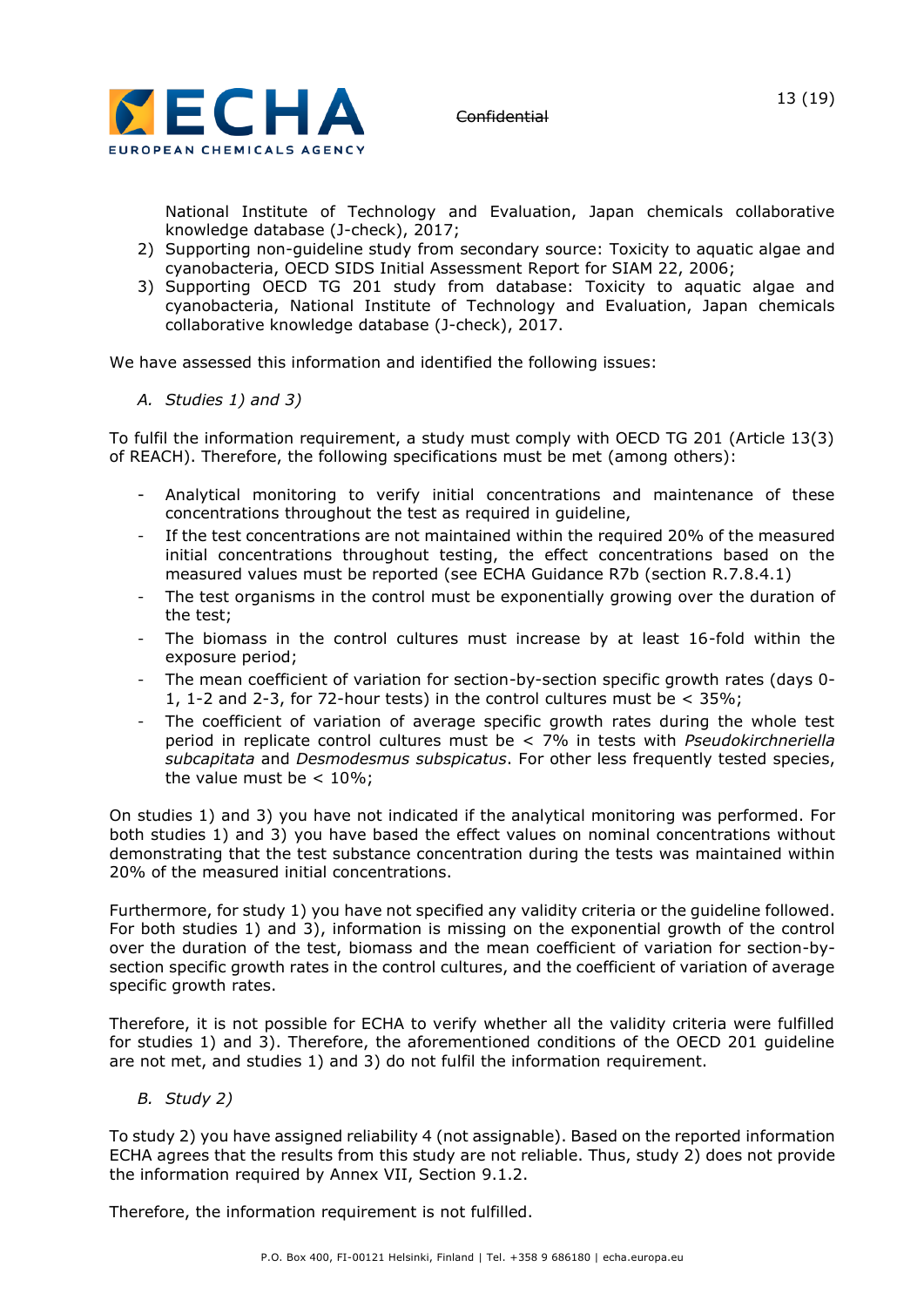

#### *Study design*

Depending on the results of request A.1., the Substance may be difficult to test if it is poorly water soluble (below  $< 1$  mg/L). OECD TG 201 specifies that for difficult to test substances OECD GD 23 must be followed.

In your comments to the draft decision you agree to perform the study with the Substance according to the OECD TG 201.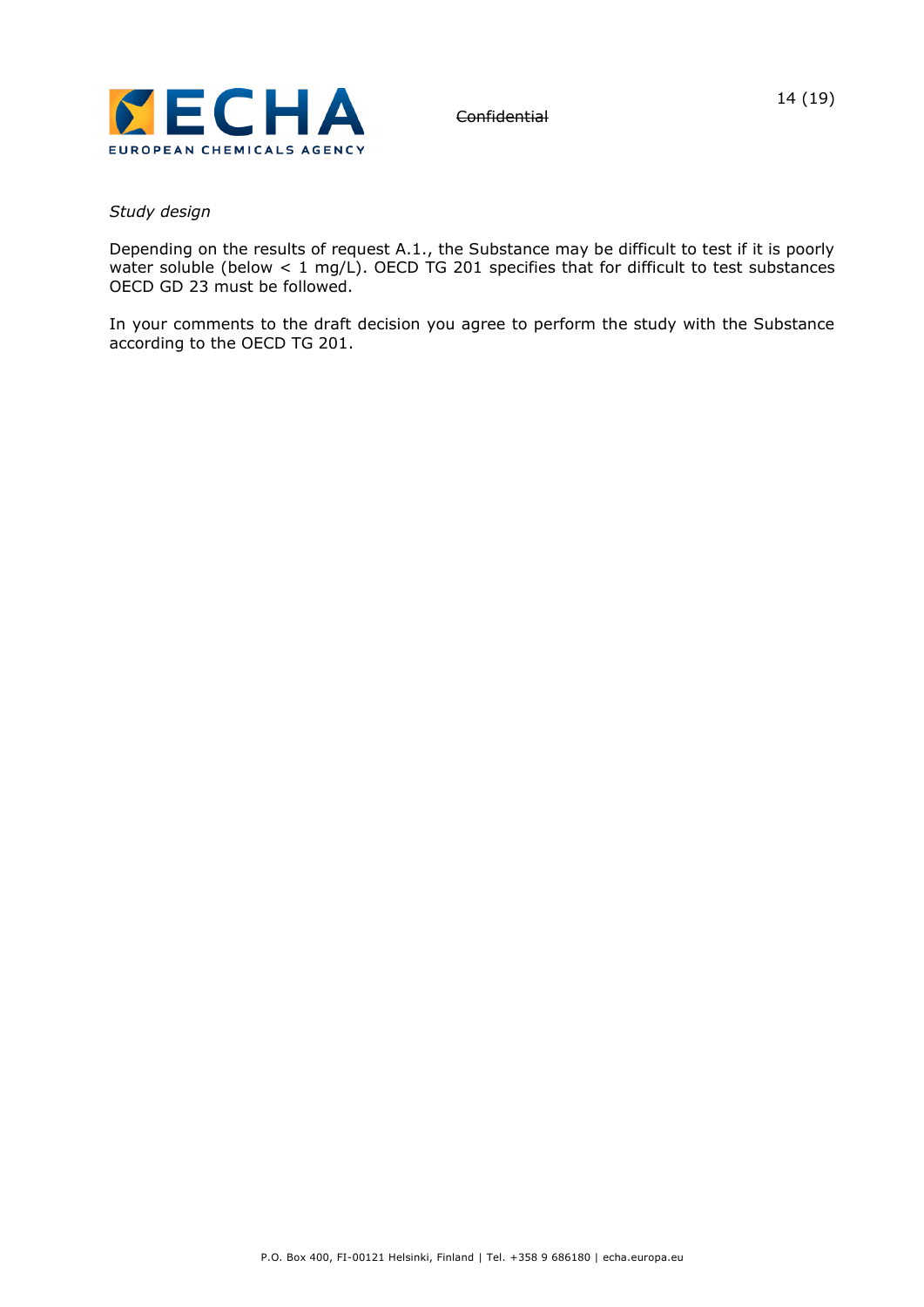

## **Appendix B: Requirements to fulfil when conducting and reporting new tests for REACH purposes**

# **A. Test methods, GLP requirements and reporting**

- 1. Under Article 13(3) of REACH, all new data generated as a result of this decision must be conducted according to the test methods laid down in a European Commission Regulation or to international test methods recognised by the Commission or ECHA as being appropriate.
- 2. Under Article 13(4) of REACH, ecotoxicological and toxicological tests and analyses must be carried out according to the GLP principles (Directive 2004/10/EC) or other international standards recognised by the Commission or ECHA.
- 3. Under Article 10(a)(vi) and (vii) of REACH, all new data generated as a result of this decision must be reported as study summaries, or as robust study summaries, if required under Annex I of REACH. See ECHA Practical Guide on How to report robust study summaries<sup>6</sup>.

# **B. Test material**

Before generating new data, you must agree within the joint submission on the chemical composition of the material to be tested (Test Material) which must be relevant for all the registrants of the Substance.

1. Selection of the Test material(s)

The Test Material used to generate the new data must be selected taking into account the following:

- the variation in compositions reported by all members of the joint submission,
- the boundary composition(s) of the Substance,
- the impact of each constituent/ impurity on the test results for the endpoint to be assessed. For example, if a constituent/ impurity of the Substance is known to have an impact on (eco)toxicity, the selected Test Material must contain that constituent/ impurity.
- 2. Information on the Test Material needed in the updated dossier
	- You must report the composition of the Test Material selected for each study, under the "Test material information" section, for each respective endpoint study record in IUCLID.
	- The reported composition must include all constituents of each Test Material and their concentration values and other parameters relevant for the property to be tested.

This information is needed to assess whether the Test Material is relevant for the Substance and whether it is suitable for use by all members of the joint submission.

Technical instructions on how to report the above is available in the manual on How to prepare registration and PPORD dossiers<sup>7</sup>.

<sup>6</sup> <https://echa.europa.eu/practical-guides>

<sup>7</sup> <https://echa.europa.eu/manuals>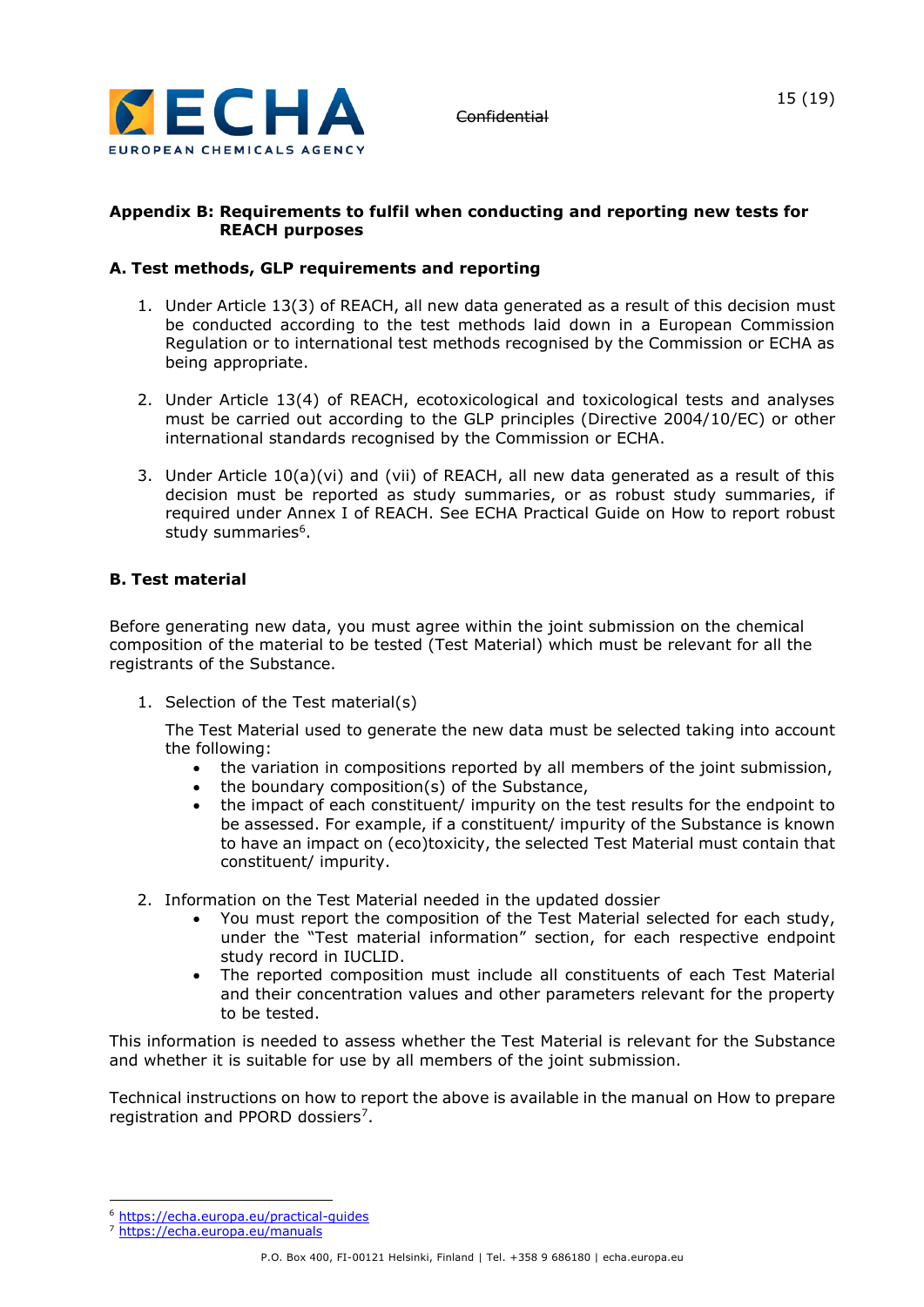

### **Appendix C: Procedure**

This decision does not prevent ECHA from initiating further compliance checks at a later stage on the registrations present.

ECHA followed the procedure detailed in Articles 50 and 51 of REACH.

The compliance check was initiated on 8 April 2020.

ECHA notified you of the draft decision and invited you to provide comments.

ECHA took into account your comments and did not amend the requests.

ECHA notified the draft decision to the competent authorities of the Member States for proposals for amendment.

As no amendments were proposed, ECHA adopted the decision under Article 51(3) of REACH.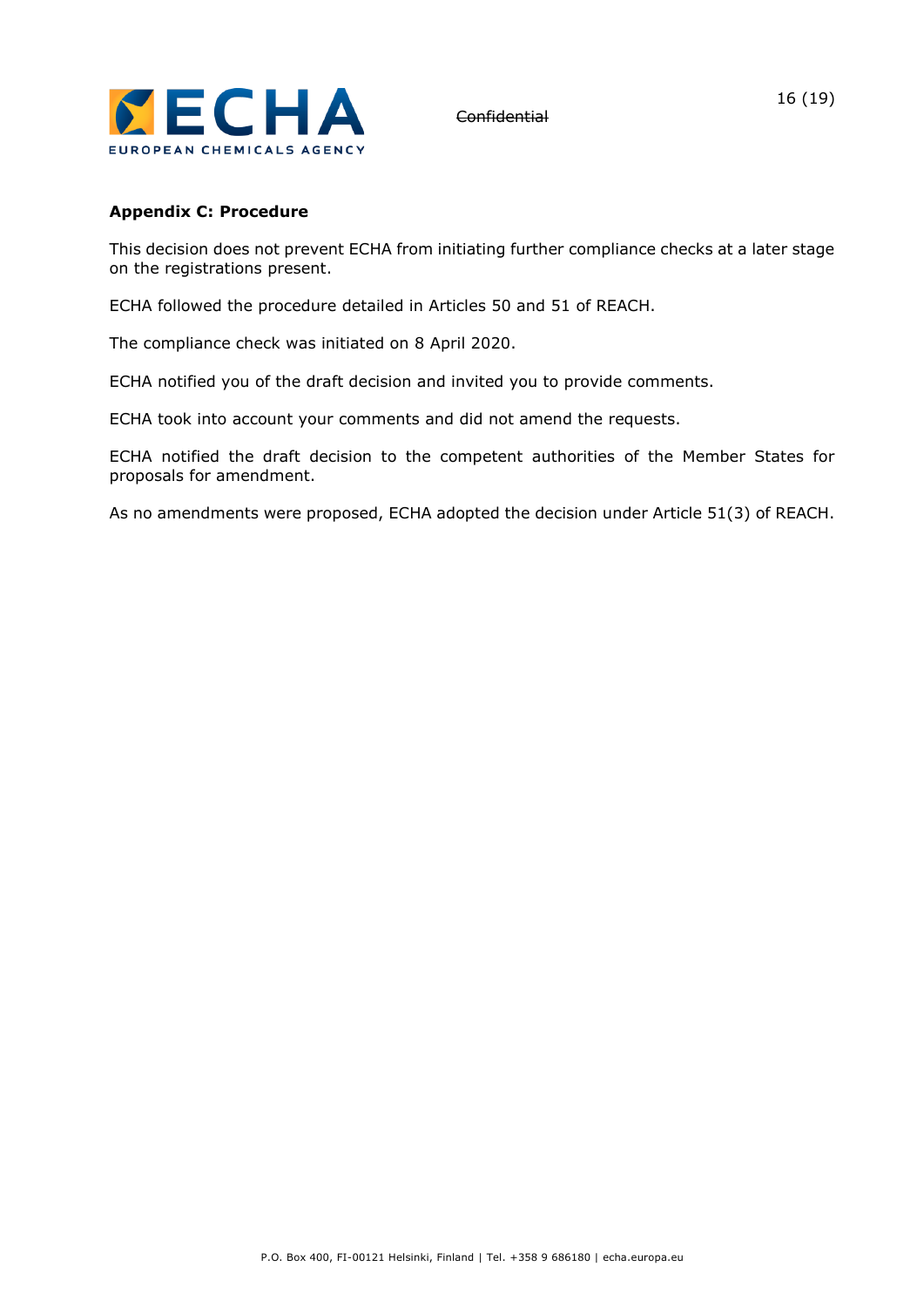

# **Appendix D: List of references - ECHA Guidance<sup>8</sup> and other supporting documents**

#### Evaluation of available information

Guidance on information requirements and chemical safety assessment, Chapter R.4 (version 1.1., December 2011), referred to as ECHA Guidance R.4 where relevant.

#### QSARs, read-across and grouping

Guidance on information requirements and chemical safety assessment, Chapter R.6 (version 1.0, May 2008), referred to as ECHA Guidance R.6 where relevant.

Read-across assessment framework (RAAF, March 2017)<sup>9</sup>

RAAF - considerations on multiconstituent substances and UVCBs (RAAF UVCB, March 2017)

#### Physical-chemical properties

Guidance on information requirements and chemical safety assessment, Chapter R.7a (version 6.0, July 2017), referred to as ECHA Guidance R.7a in this decision.

#### Toxicology

Guidance on information requirements and chemical safety assessment, Chapter R.7a (version 6.0, July 2017), referred to as ECHA Guidance R.7a in this decision.

Guidance on information requirements and chemical safety assessment, Chapter R.7c (version 3.0, June 2017), referred to as ECHA Guidance R.7c in this decision.

#### Environmental toxicology and fate

Guidance on information requirements and chemical safety assessment, Chapter R.7a (version 6.0, July 2017), referred to as ECHA Guidance R.7a in this decision.

Guidance on information requirements and chemical safety assessment, Chapter R.7b (version 4.0, June 2017), referred to as ECHA Guidance R.7b in this decision.

Guidance on information requirements and chemical safety assessment, Chapter R.7c (version 3.0, June 2017), referred to as ECHA Guidance R.7c in this decision.

#### PBT assessment

Guidance on information requirements and chemical safety assessment, Chapter R.11 (version 3.0, June 2017), referred to as ECHA Guidance R.11 in this decision.

Guidance on information requirements and chemical safety assessment, Chapter R.16 (version 3.0, February 2016), referred to as ECHA Guidance R.16 in this decision.

#### Data sharing

Guidance on data-sharing (version 3.1, January 2017), referred to as ECHA Guidance on data sharing in this decision.

#### OECD Guidance documents<sup>10</sup>

Guidance Document on aqueous–phase aquatic toxicity testing of difficult test chemicals – No 23, referred to as OECD GD 23.

<sup>8</sup> [https://echa.europa.eu/guidance-documents/guidance-on-information-requirements-and-chemical-safety](https://echa.europa.eu/guidance-documents/guidance-on-information-requirements-and-chemical-safety-assessment)[assessment](https://echa.europa.eu/guidance-documents/guidance-on-information-requirements-and-chemical-safety-assessment)

<sup>9</sup> [https://echa.europa.eu/support/registration/how-to-avoid-unnecessary-testing-on-animals/grouping-of](https://echa.europa.eu/support/registration/how-to-avoid-unnecessary-testing-on-animals/grouping-of-substances-and-read-across)[substances-and-read-across](https://echa.europa.eu/support/registration/how-to-avoid-unnecessary-testing-on-animals/grouping-of-substances-and-read-across)

<sup>10</sup> <http://www.oecd.org/chemicalsafety/testing/series-testing-assessment-publications-number.htm>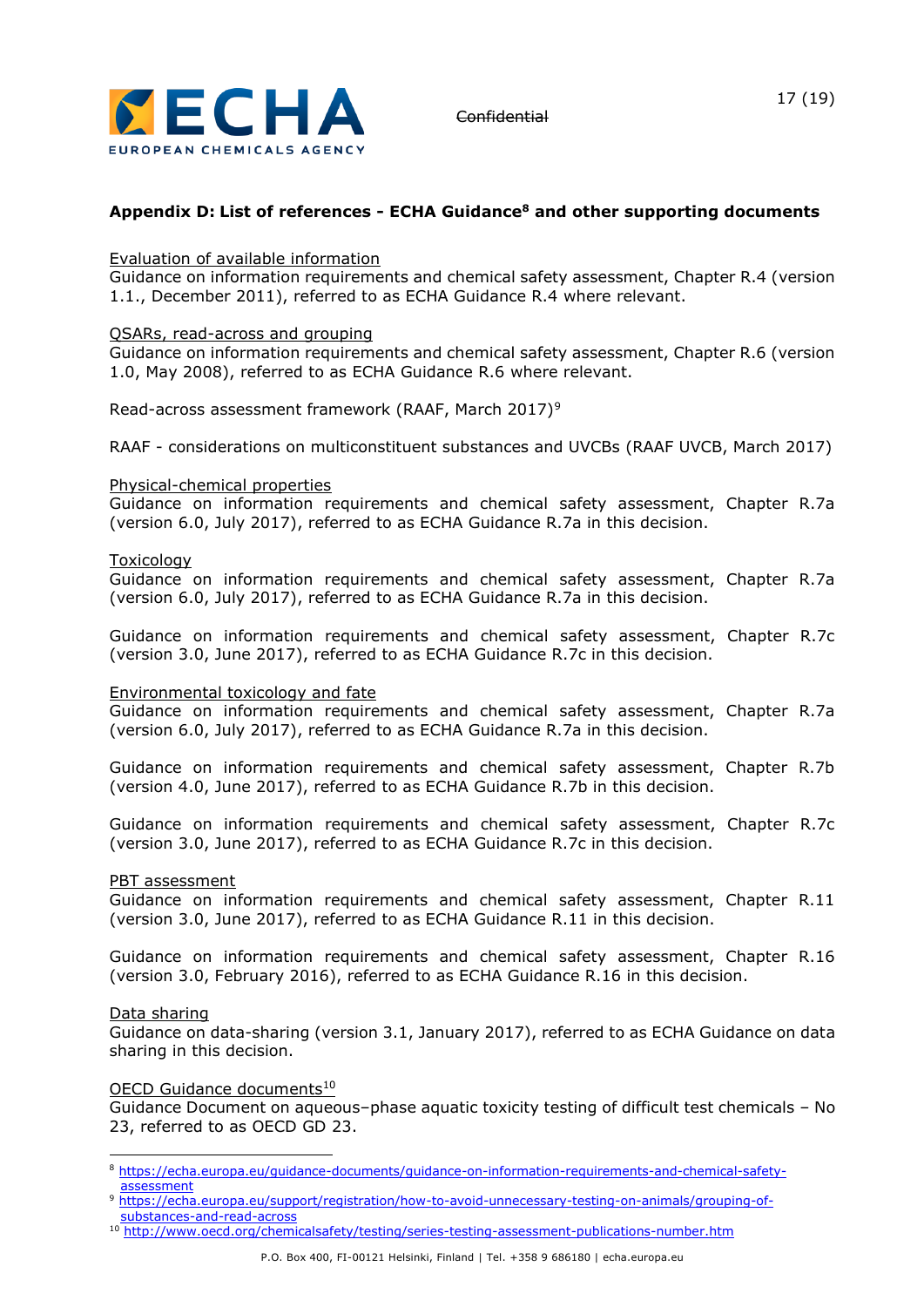

Guidance document on transformation/dissolution of metals and metal compounds in aqueous media – No 29, referred to as OECD GD 29.

Guidance Document on Standardised Test Guidelines for Evaluating Chemicals for Endocrine Disruption – No 150, referred to as OECD GD 150.

Guidance Document supporting OECD test guideline 443 on the extended one-generation reproductive toxicity test – No 151, referred to as OECD GD 151.